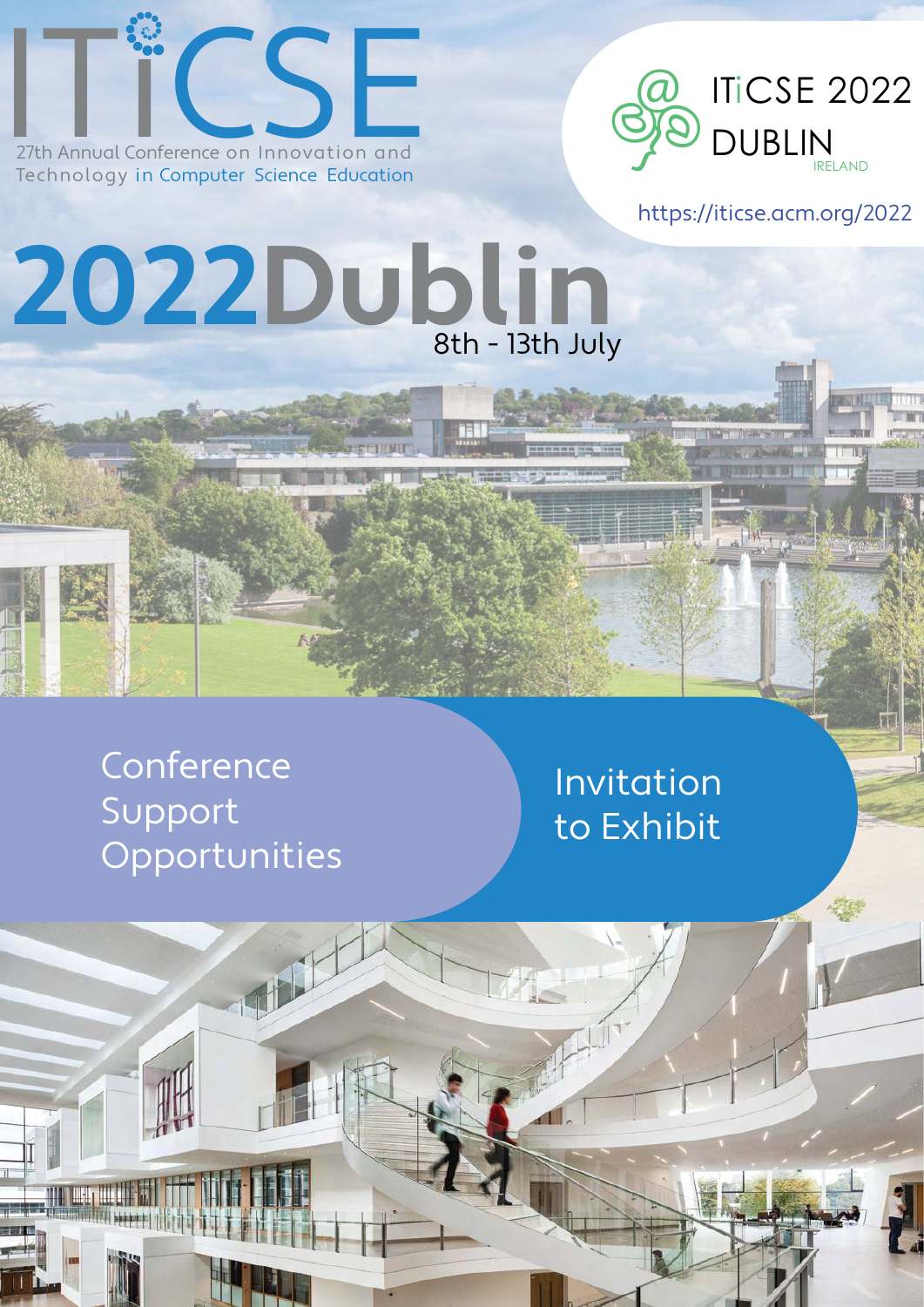



# ITiCSE and you

SIGCSE is the Association for Computing Machinery's (ACM) Special Interest Group (SIG) on Computer Science Education is a community of approximately of 2,716 members representing over 60 countries who, in addition to their specialisation within computing, have a strong interest in the quality of computing education.

The Annual Conference Innovation and Technology in Computer Science Education is a SIGCSE conference that has been held annually since 1996, typically in late June or early July. It has been held in many different countries, but is mainly based in Europe. Attendance regularly exceeds 280 participants. This conference brings together delegates from all over the world to address pressing issues in computing education.

Conference attendees are looking for new ideas, textbooks, tools to support their courses, and materials to improve the effectiveness of their teaching. In addition to selecting the textbooks and support materials for their courses, conference attendees influence the choice of computing equipment for their laboratories as well as for their departments. They select the tools that support teaching and their own scholarly work.



### As a supporter

- > Meet your target audience among nearly 300 attendees who come from the college/university, K-12 and industry computer science education community.
- > Develop relationships with other computing professionals from around the world.
- > Hear what computer science education professionals have to say about your products and their current/future needs.
- > Increase your understanding of the educational IT profession and its needs.
- > Sell your products and services via your own exhibit booth.
- > Qualify for outstanding sponsorship and advertising opportunities to suit your level of commitment.
- > AND... reach all of the attendees via a supporter session presentation of your choice.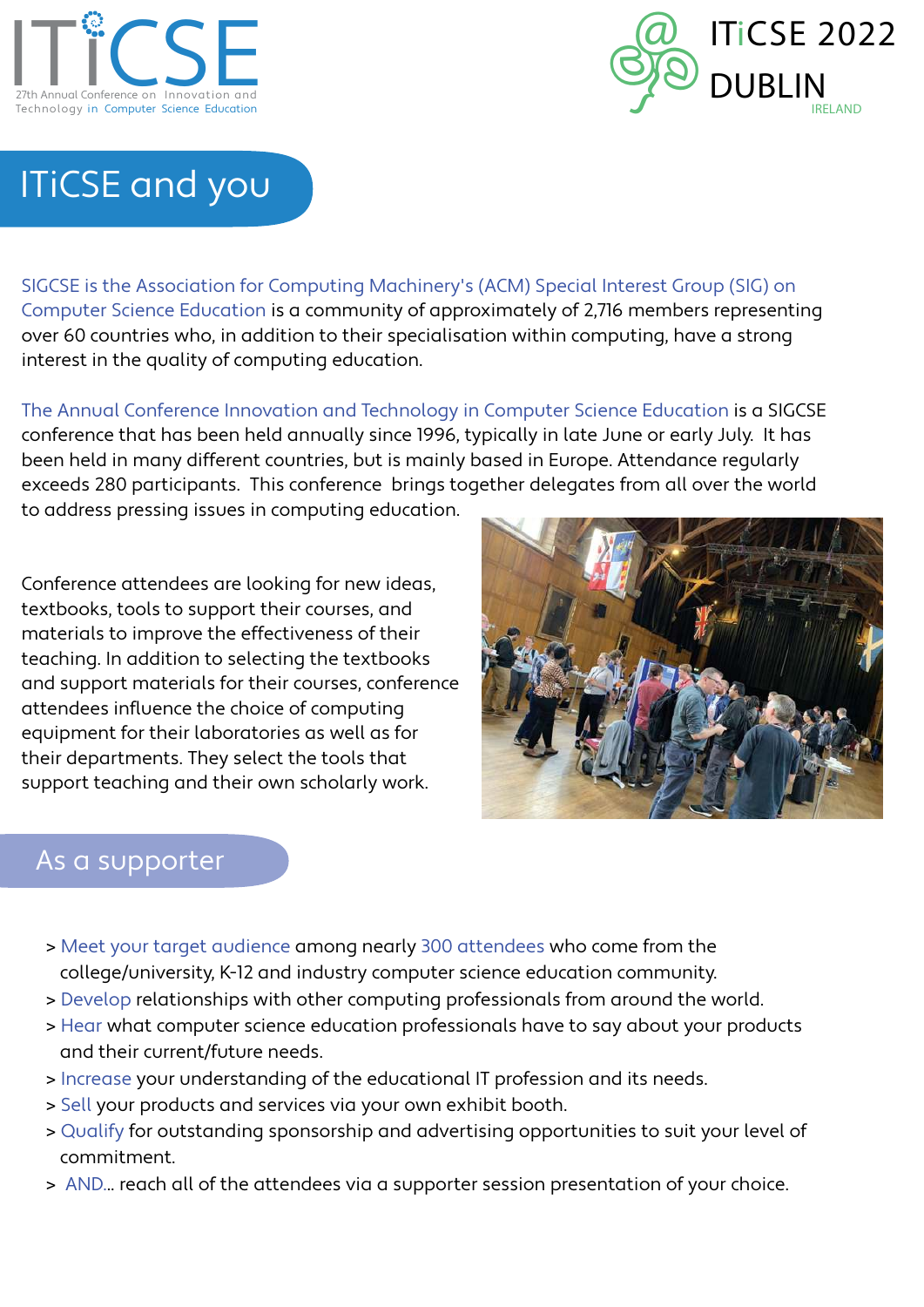



# Conference support benefits

ITiCSE offers three general levels of sponsorship: Bronze, Silver, and Gold. In addition, we also offer fully customisable packages.

To arrange a meeting to discuss any of the packages, please email Keith Quille, Supporter Liaison (email: keith.quille@tudublin.ie)

#### Gold Supporters

#### 6,000 Euro

- > Four complimentary registrations for representatives from your organisation to attend the conference.
- > Your company (with logo and URL) will be listed as a Gold Supporter in all conference announcements, on the advance program, and on the conference web page.
- > You will get one ~50 minute presentation session.
- > You will have the opportunity to include e-material for each attendee.

#### Silver Supporters

#### 3,000 Euro

- > Three complimentary registrations for representatives from your company to attend the conference.
- > Your company (with logo and URL) will be listed as a Silver Supporter in all conference announcements, on the advance program, and on the conference web page.
- > You will get one ~30 minute presentation session.
- > You will have the opportunity to include e-material for each attendee.

#### Bronze Supporters

#### 1,500 Euro

- > Two complimentary registrations for representatives from your company to attend the conference.
- > Your company (with logo and URL) will be listed as a Bronze Supporter in all conference announcements, on the advance program, and on the conference web page.
- > You will have the opportunity to include e-material for each attendee.

### Customisable Support

#### POA

- > We are happy to adapt, or create bespoke packages to suit your needs.
- > Please contact Keith Quille to arrange a meeting to discuss bespoke packages (keith.quille@tudublin.ie).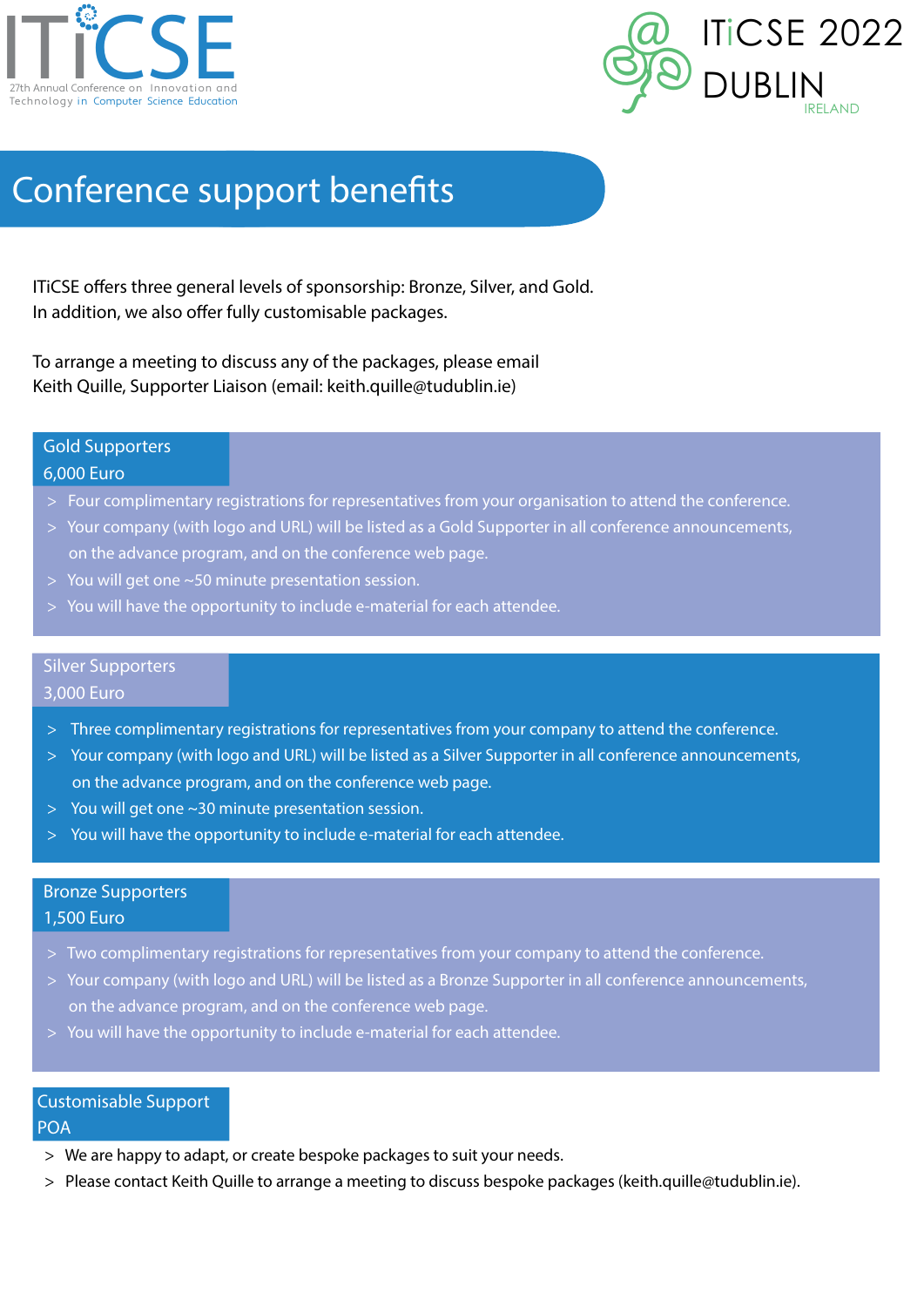



# ITiCSE at a glance

## Typical ITiCSE Schedule

- 
- 
- 
- 
- 
- 
- 

> Friday Working Groups begin their intensive working period. > Saturday Working Groups continue, Doctorial Consortium begins. > Sunday Working Groups and Doctorial Consortium conclude, conference reception. > Monday Conference opening, keynote, followed by a full day of sessions. > Tuesday Neynote, followed by sessions.

- > Tuesday afternoon/evening Conference excursion and banquet.
- > Wednesday Manuscript Controllery Keynote, followed by sessions and conference closing.

## Working Groups

An ITiCSE working group is an intense collaboration between five to ten researchers from around the world to produce a high-value report on a topic of interest in computing education.

A working group begins with a proposal by up to three leaders. Working groups meet virtually, beginning in April, and conclude their work just before the conference begins, with an intensive in-person (or virtual) working period (three days - Friday, Saturday and Sunday).

During the conference, there will be a session in which each working group gives a brief presentation of their project.



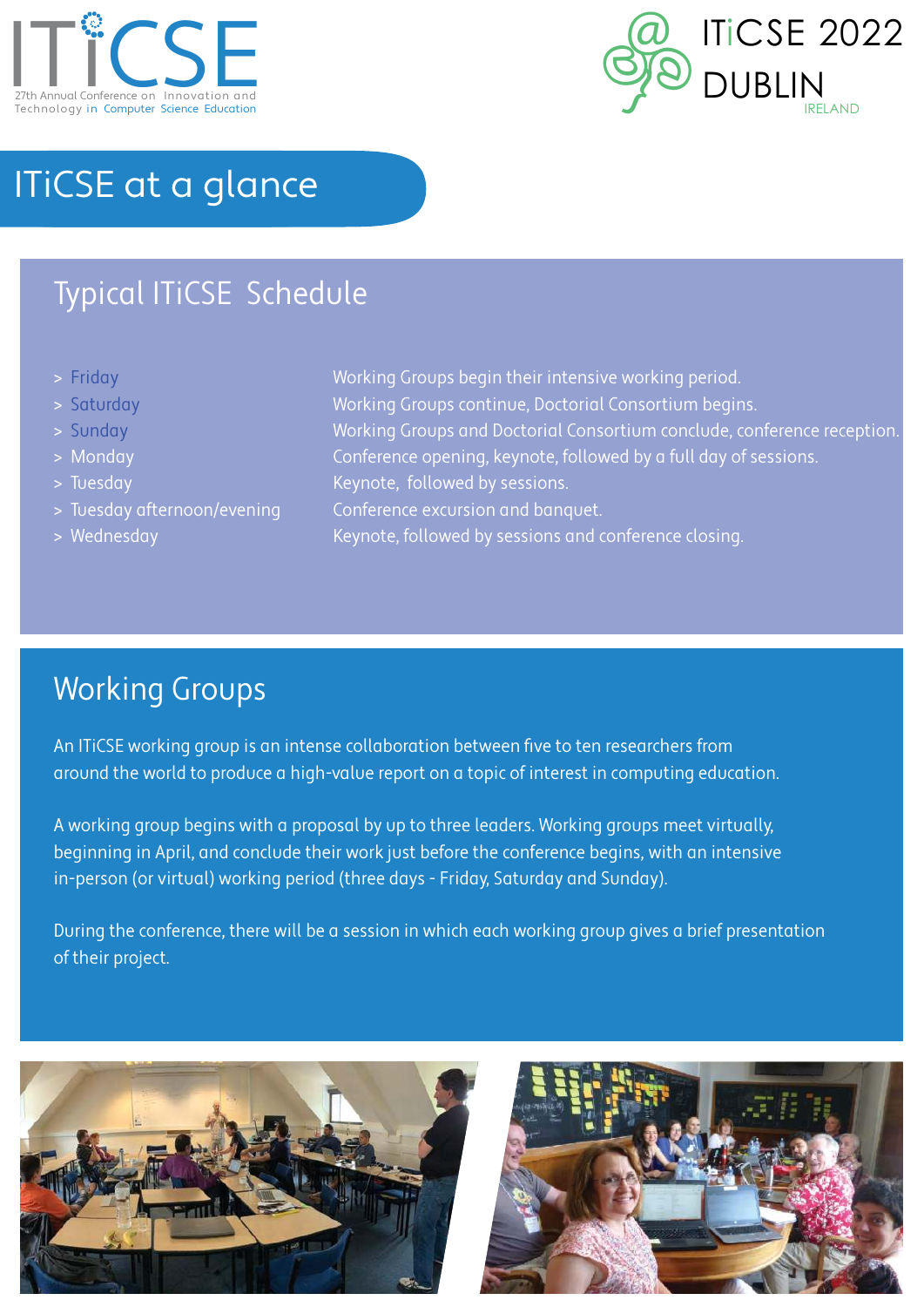



# ITiCSE history

In 2022, ITiCSE celebrates its 27th year as one of the world's most successful Computer Science Education conferences. The opportunity to support this established and long-running conference, which has been hosted in a wide variety of locations, allows your brand to integrate with both established computing educators and those new to the field. This will amplify your brand, tools and approaches with the international audience, specialising in computing education. Below is a list of the recent conference locations.

| ITiCSE 21<br>PADERBORN                                                                                                                                                                           | 2021: | 26 June - 1 July. Online where it was planned to take place<br>in Paderborn, Germany:<br>https://iticse.acm.org/2021/                                                       |
|--------------------------------------------------------------------------------------------------------------------------------------------------------------------------------------------------|-------|-----------------------------------------------------------------------------------------------------------------------------------------------------------------------------|
| ITiCSE<br>TRONDHEIM                                                                                                                                                                              |       | 2020: 17-18 June. Online, and was the first of the SIGCSE conferences<br>to do so. It was planned to take place in Trondheim, Norway:<br>https://iticse.acm.org/ITiCSE2020/ |
|                                                                                                                                                                                                  | 2019: | 12-17 July. Aberdeen, UK, hosted by University of Aberdeen, Scotland.<br>https://iticse.acm.org/ITiCSE2019/                                                                 |
| <b>ITICSE 2018</b>                                                                                                                                                                               | 2018: | 30 June - 4 July. Larnaca, Cyprus, hosted by University of Central<br>Lancashire, Cyprus.<br>https://iticse.acm.org/ITiCSE2018/                                             |
|                                                                                                                                                                                                  | 2017: | 1 - 5 July. Bologna, Italy, hosted by Università di Bologna.<br>https://iticse.acm.org/ITiCSE2017/                                                                          |
| <b>21st Annual Conference on</b><br><b>Innovation and</b><br><b>Technology in Computer</b><br><b>Science Education (ITiCSE)</b><br>11 <sup>th</sup> - 13 <sup>th</sup> July 2016, Arequipa, Peru | 2016: | 9 - 13 July. Arequipa, Peru, hosted by Universidad Católica San Pablo.<br>https://ucsp.edu.pe/iticse2016/                                                                   |
| <b>ITICSE</b><br>Conference 2015                                                                                                                                                                 | 2015: | 4 - 8 July. Vilnius, Lithuania, hosted by Vilnius University.<br>http://www.iticse2015.mii.vu.lt/                                                                           |
| <b>ITICSE</b>                                                                                                                                                                                    | 2014: | 21 - 25 June. Uppsala, Sweden, hosted by Uppsala University.<br>http://iticse2014.it.uu.se/                                                                                 |